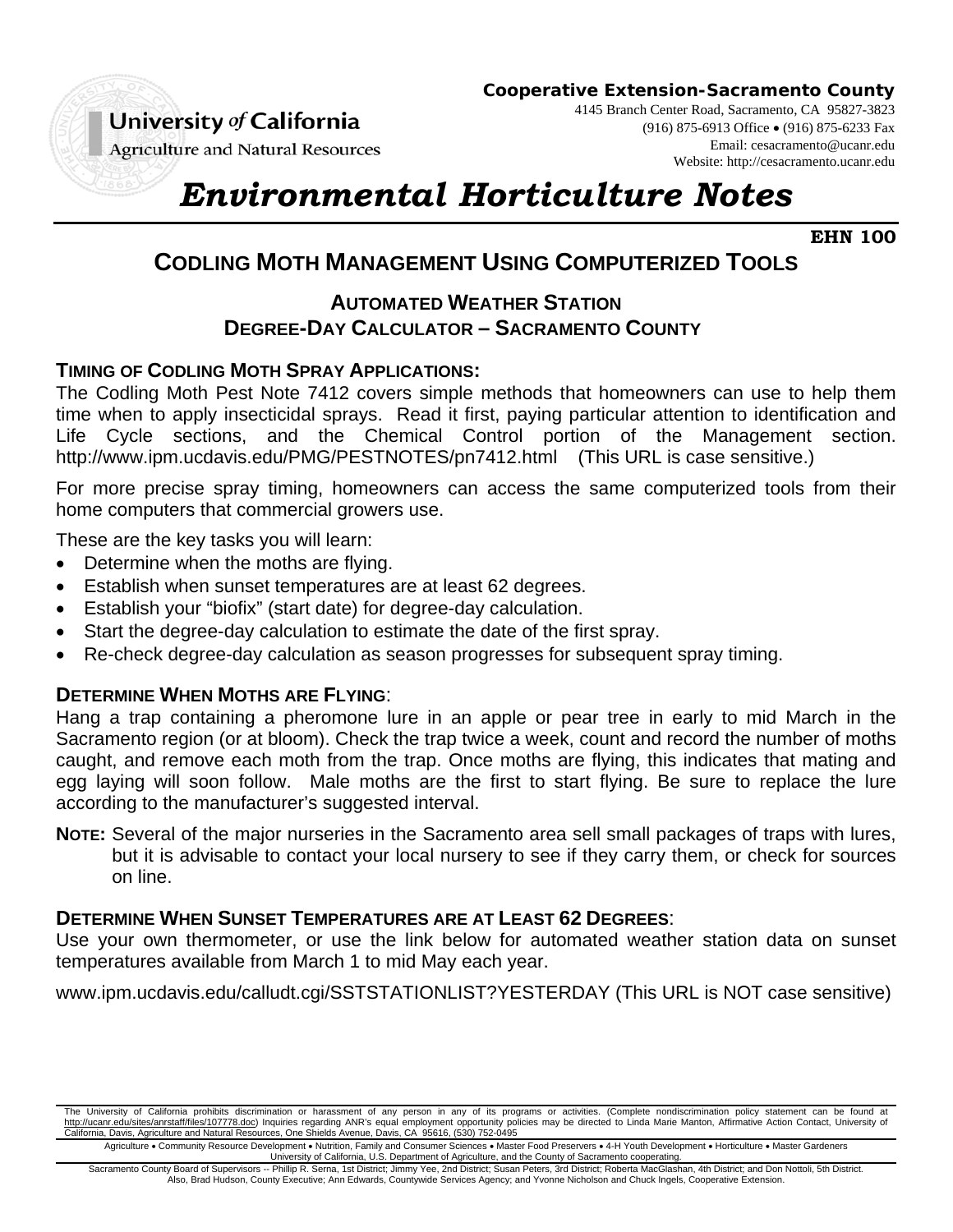#### *EHN 100 CODLING MOTH MANAGEMENT PAGE 2 OF 4*

**First Screen**: The date in the boxes near the top of the screen is the date with the most recently recorded data for March through mid-May of the current year. If you are accessing this site before the March 1 start date of the current year, change the date to May 15 of the prior year, press the "Choose a new date" button, and a list of counties will appear along with last year's data.

Scroll down to Sacramento County and click on the weather station closest to your location: Fair Oaks (Phoenix Field), or Twitchell Island (south of Isleton in the Delta). Sometimes not all stations are shown.

**Second Screen**: This screen shows a list of dates and sunset temperatures from March 1 of the year selected through mid-May. Temperatures at or above 62 degrees are in bold type.

When working to establish your own biofix, check back frequently to this site until you see several days with sunset temperatures of at least 62 degrees.

**Reading**: Near the top of each page on this site find the tan colored bar and click on "About sunset temperatures" and read the page. Half way down the page click on "About degree-days and phenology models" and read down to but not including the section "Degree-day Calculation Methods." Exit this website.

#### **ESTABLISH YOUR START DATE: "BIOFIX"**:

Compare the dates when your trap caught moths with the dates when sunset temperatures were at least 62 degrees. The first date that moths are found in the trap for three consecutive trap checks AND sunset temperatures have reached 62 degrees is the start date for the degree–day calculation. This date is called "biofix". Once biofix has been set, traps can be monitored just weekly.

**NOTE:** When there are a few warm days in March in which moths are caught, followed by weeks of much cooler weather with few or no moths caught, it is very difficult to establish biofix. This may be when you rely on the following web site information.

You can visit a local professional site to see the biofix date they have established for several nearby areas to compare with your own biofix. Visit the web site now: www.trece.com/field.html

First Screen: This screen shows a list of report dates. The first time you visit this site, click on a date in May of the current or prior year to see how biofix is reported. On future visits, just select the most recent report date.

Second Screen: This screen shows information for several counties in the Central Valley. Locate Sacramento County and note if a biofix date has been established yet for CM (codling moth). There are other moths reported for different fruit crops (PTB, OFM, OLR, etc), be careful not to pick up their biofix dates.

Biofix can vary by several weeks each year depending on how warm or cool the spring is.

Once you have a biofix date, exit the website and proceed to the next step.

#### **START YOUR DEGREE-DAY CALCULATION**:

"Degree day" is a term used to express the period of time that many organisms need to develop from one stage in its life cycle to another. The degree-day calculation for codling moths begins with moth flight, and estimates when egg hatch will occur and when the next generation should begin to fly based on temperatures. Sacramento County usually has three generations of codling moths, which means moths will be flying and eggs hatching during three separate time periods. Follow this link to start (note – the models for apple and pear are the same):

 www.ipm.ucdavis.edu/calludt.cgi/DDMODEL?MODEL=CM&CROP=apples (This URL is case sensitive)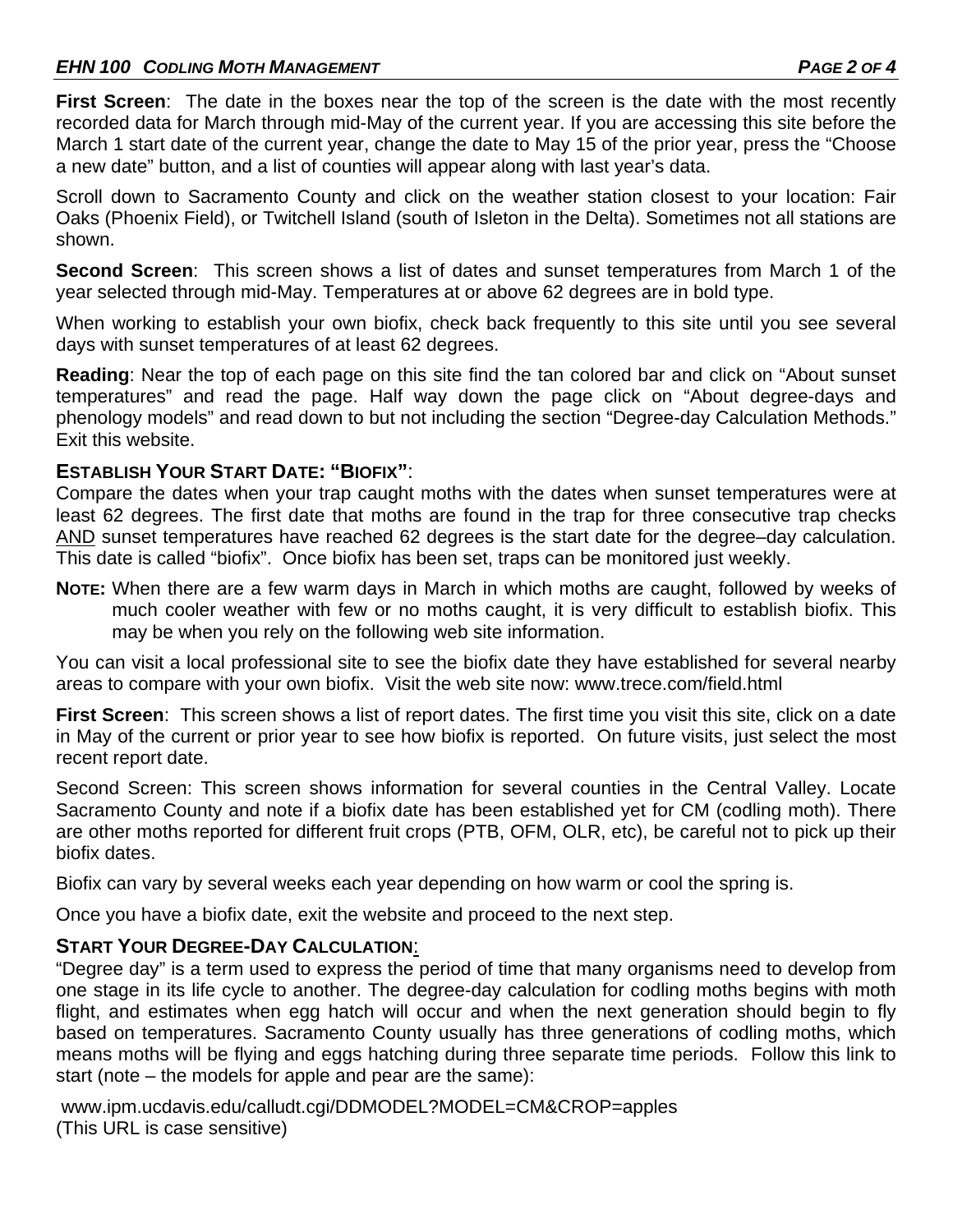**First Screen**: Move down the screen to the weather station boxes. In the box on the right, scroll down through the county listing, then click on "Sacramento." Below the county listing, enter your biofix start date (or if you are doing a practice run, enter March 15 of the current year). Enter an end date of August 31 of the current year. Do not change any of the information in the circles, and do not click on "browse." Then click on "Continue."

**Second Screen**: Click on the weather station in Sacramento County nearest your home.

- Clay Station is east of Galt
- Fair Oaks is Phoenix Field
- Lambert Rd is near Courtland in the Delta
- Sacramento FAA airport is Executive Airport
- Sheldon is east of Elk Grove
- Twitchell Island is south of Isleton in the Delta

**Third screen**: Confirm that the information you entered is correct, and click on "Calculate".

**Fourth screen**: About a third the way down the screen is a group of small boxes. The group to the left is titled "Generation Length". As shown, the first generation of codling moths is 1060 Degree Days (DD) long. The second generation is 1100 DD long, and the third generation is 1200 DD long.

To the right is information on spray timing to coincide with larvae hatch.

- Spray the first generation's egg hatch when 250-300 DD have been reached.
- Spray the second and later generations when 250 DD have been reached **after that generation's moth flight has begun.**

It is important to note that one to two additional sprays may be necessary for each generation, timed for when the residual effectiveness of the previous spray has ended. Some organic and low-toxicity products have a residual of 7 days or less, whereas Sevin lasts for 14 to 21 days.

In addition, if trap counts are unusually high, such as over 10 to 20 moths per week, also spray when 160 DD have been reached for each generation.

Below these boxes is a day by day list starting with the biofix date you entered to the end date you entered. The "A" following some of the temperatures is an average projection for that date. Once actual temperatures are recorded, the minimum and maximum temperatures for each day are automatically updated as well as the accumulated degree days.

**Additional Reading**: On the above Degree Day calculation page, find the tan colored bar and click on "apples." This provides more detailed information on timing the sprays, depending on the level of infestation.

It is important to note that the frequency of spraying depends upon the product being used and the recommendations on the label. Read the label for the recommended spray frequency for each generation.

**A Dose of Reality**: Realize that not all moths emerge on the same date, nor do they start mating and laying eggs on the same date; nor do all eggs hatch on the same date. Given that, the degree day calculation gives the best dates to have the most impact without continuously spraying. However, in some years it is difficult to determine the first biofix date due to prolonged cool spring temperatures and sporadic initial trap catches. In this case it may be necessary to check for "stings" or entry holes starting about 3-4 weeks after full bloom to determine when egg hatch is occurring – that would be the first spray timing.